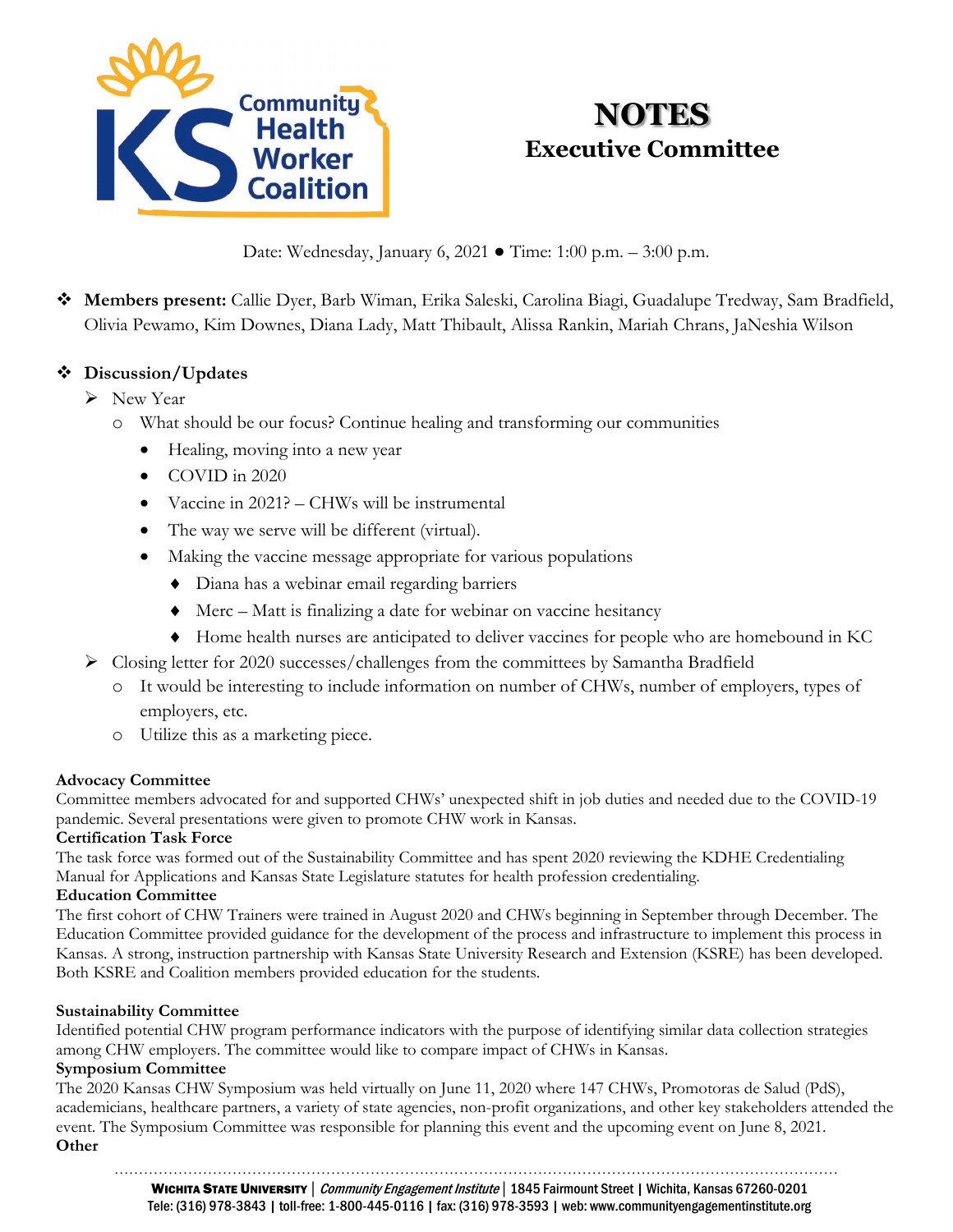Connections were made with Sac & Fox Nation of Missouri in Kansas and Nebraska, Iowa Tribe of Kansas and Nebraska, Kickapoo Tribe in Kansas, Prairie Band Potawatomi Nation in Kansas through the Southern Plains Tribal Health Board. Community Health Representatives from the Indian Health Service clinics have joined the KCHWC as well.

- $\triangleright$  Digital literacy training
	- o Plan to be 3 part series
	- $\circ$  1<sup>st</sup> part 1/13 at 1pm-3pm
		- Call for CHWs to join the  $2<sup>nd</sup>$  and  $3<sup>rd</sup>$  part
- KCHWC Regional Meeting on Wednesday, 1/13/2021 at 1pm-3pm
	- o Dr. Solano
- $\triangleright$  Discussion: Invitation from the coalition to former students to participate in the coalition committees
	- o How can we invite them to participate?
	- o Included on listserv
	- o Talked about during class
	- o Shared website
	- o Share a brief overview for new people during the meeting
	- o Mutually beneficial group (coalition) amplifies collective voice of CHWs
		- We need their help as much as they can provide help to us
		- Make meetings known to large coalition group so that they can have it on their calendars ahead of time
		- If they would like to change committees, they are welcome to do so.
- $\triangleright$  Support CHWs with COVID
	- o Is there any additional support that the Coalition can provide?
	- o Promote map: <https://kschw.org/map-workers/>
	- o Promote CHW Directory:<https://kschw.org/loginmenu/>
	- o CHWs are very busy and overwhelmed (e.g., 90+ referrals for 5 CHWs)
		- Sharing resources is important
		- Add to website:
			- ♦ COVID testing that will not change (e.g., health departments)
			- ♦ Help with utilities
		- 1 email stating that there are more resources added to website
			- ♦ Resources change quickly
			- ♦ Kansas Public Health Collaborative does an email twice a month with website updates, including resources/events
	- o Share CHW meetings, etc. on social media?
	- o Does KS CHW have any social media accounts?
		- Facebook: @kschwcoalition
		- Twitter: ??
- **IDEA for presentation: How can we utilize time as CHWs are traveling in rural areas? Can we help them mitigate drive time through telehealth?**
	- o Podcast resources could be helpful to fill time
	- o Recording audio from past KS CHW trainings and events...for the podcast
	- o Find podcasts that will work for CHWs (e.g., general topics for new CHWs, self-care, managing conflict with clients, being organized, networking, etc.)